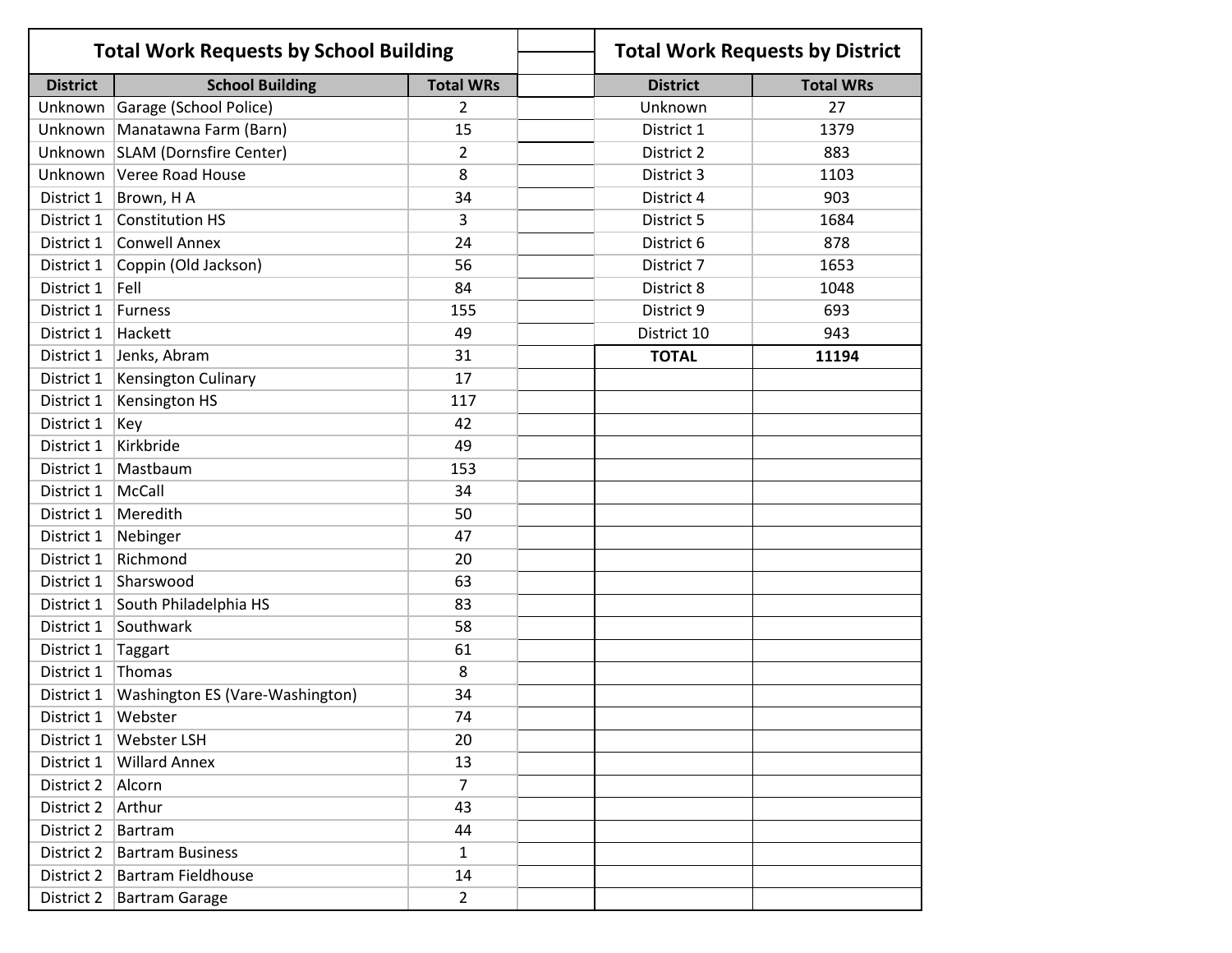| <b>District</b>    | <b>School Building</b>                   | <b>Total WRs</b> | <b>District</b> | <b>Total WRs</b> |
|--------------------|------------------------------------------|------------------|-----------------|------------------|
| District 2   Bregy |                                          | 44               |                 |                  |
| District 2         | <b>CAPA</b>                              | 51               |                 |                  |
| District 2         | Catherine                                | 44               |                 |                  |
|                    | District 2 Catherine Annex (St Vincents) | 16               |                 |                  |
| District 2         | Childs at Barratt                        | 70               |                 |                  |
|                    | District 2 Communications Tech HS        | $\mathbf{1}$     |                 |                  |
| District 2         | GAMP                                     | 26               |                 |                  |
|                    | District 2 Garage (Passyunk)             | 34               |                 |                  |
| District 2         | Garage (Tasker)                          | 3                |                 |                  |
| District 2         | Girard                                   | 27               |                 |                  |
| District 2         | Girard Portable 1                        | $\mathbf{1}$     |                 |                  |
| District 2         | Greenfield                               | 25               |                 |                  |
|                    | District 2 JFK Annex                     | 6                |                 |                  |
|                    | District 2   McDaniel                    | 69               |                 |                  |
| District 2         | McDaniel Primary Annex-St Edmond         | 18               |                 |                  |
| District 2         | Morton                                   | 37               |                 |                  |
| District 2         | Palumbo                                  | 124              |                 |                  |
|                    | District 2   Patterson                   | 31               |                 |                  |
|                    | District 2   Patterson Modular           | 1                |                 |                  |
| District 2 Penrose |                                          | 30               |                 |                  |
| District 2         | Penrose LSH                              | 9                |                 |                  |
|                    | District 2 South Phila Fieldhouse 1      | 4                |                 |                  |
|                    | District 2 Stanton, E M                  | 22               |                 |                  |
| District 2         | T. B. Read                               | 13               |                 |                  |
| District 2         | Tilden                                   | 66               |                 |                  |
| District 3         | Anderson                                 | 23               |                 |                  |
| District 3 Belmont |                                          | 11               |                 |                  |
| District 3         | Blankenburg                              | 30               |                 |                  |
| District 3         | Bryant                                   | 32               |                 |                  |
| District 3         | Comegys                                  | 51               |                 |                  |
| District 3         | Hamilton                                 | 31               |                 |                  |
| District 3         | Harrington                               | 51               |                 |                  |
| District 3         | <b>Harrington Annex</b>                  | 11               |                 |                  |
| District 3         | Harrity                                  | 5                |                 |                  |
| District 3         | <b>Haverford Center</b>                  | 16               |                 |                  |
| District 3         | Heston                                   | 52               |                 |                  |
| District 3         | Huey                                     | 5                |                 |                  |
| District 3         | Lea                                      | 45               |                 |                  |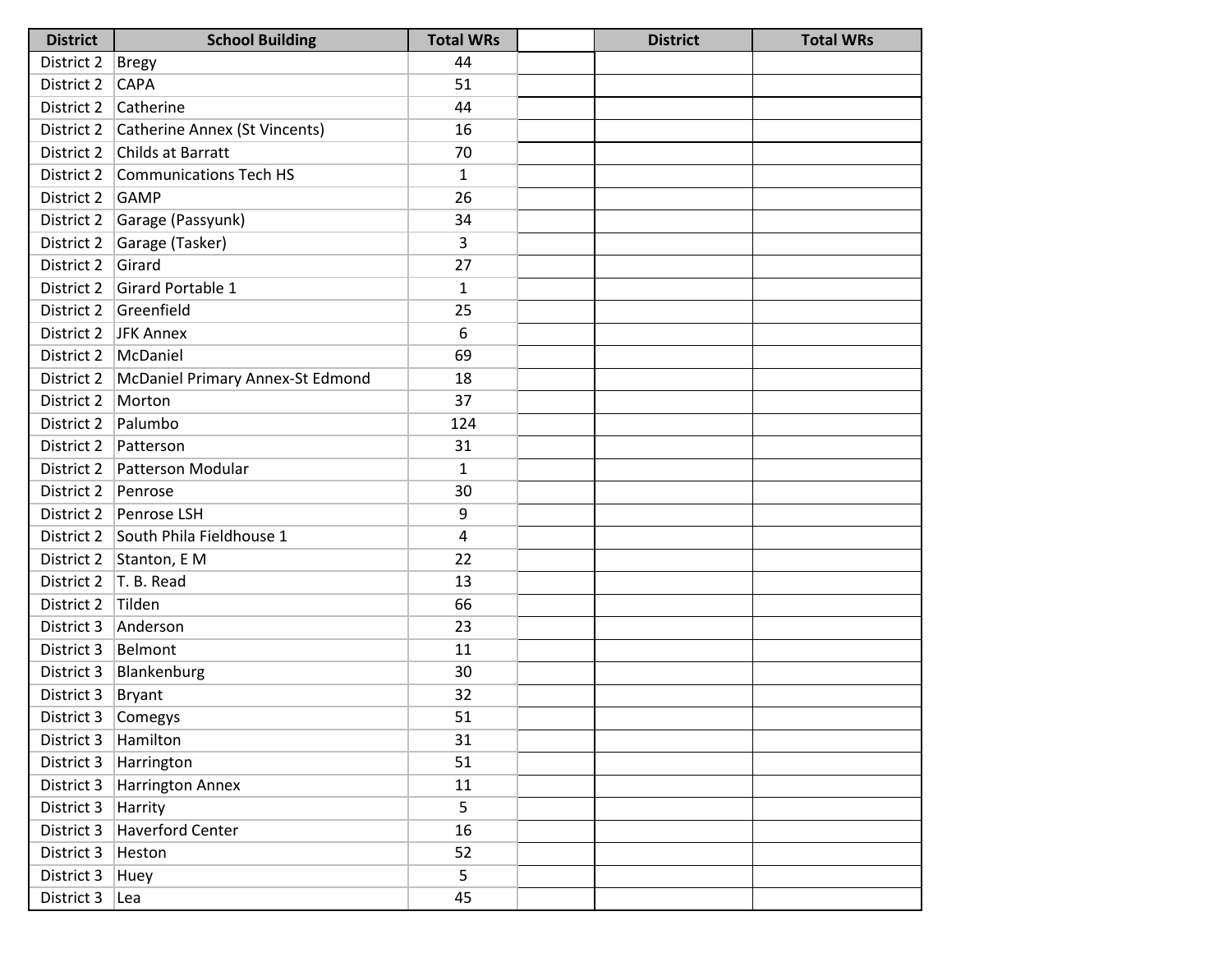| <b>District</b> | <b>School Building</b>                  | <b>Total WRs</b> | <b>District</b> | <b>Total WRs</b> |
|-----------------|-----------------------------------------|------------------|-----------------|------------------|
| District 3      | Locke                                   | 50               |                 |                  |
| District 3      | Longstreth                              | 57               |                 |                  |
| District 3      | McMichael                               | 33               |                 |                  |
| District 3      | Miller                                  | 69               |                 |                  |
| District 3      | Mitchell                                | 18               |                 |                  |
| District 3      | <b>Motivation at Turner</b>             | 61               |                 |                  |
| District 3      | Parkway West / MYA at Sulzberger        | 91               |                 |                  |
| District 3      | Penn Alexander                          | 21               |                 |                  |
| District 3      | Powel (old)                             | 18               |                 |                  |
| District 3      | Powel Modular 1                         | $\overline{2}$   |                 |                  |
| District 3      | Powel Modular 2                         | $\mathbf{1}$     |                 |                  |
| District 3      | Powel-SLAMS                             | 13               |                 |                  |
| District 3      | Rhoads, J                               | 31               |                 |                  |
| District 3      | Robeson                                 | 32               |                 |                  |
| District 3      | Sayre                                   | 116              |                 |                  |
| District 3      | Sayre Pool                              | 4                |                 |                  |
| District 3      | Shoemaker                               | 26               |                 |                  |
| District 3      | Washington, Martha                      | 28               |                 |                  |
| District 3      | West Phila Fieldhouse                   | 3                |                 |                  |
| District 3      | West Philadelphia                       | 42               |                 |                  |
| District 3      | Workshop School                         | 24               |                 |                  |
| District 4      | Amy Northwest at Levering               | 26               |                 |                  |
| District 4      | Barry                                   | 41               |                 |                  |
| District 4      | Cook-Wissahickon                        | 27               |                 |                  |
| District 4      | Dobbins Field Stands 1                  | $\overline{2}$   |                 |                  |
| District 4      | Dobson                                  | 28               |                 |                  |
| District 4      | Gompers                                 | 42               |                 |                  |
| District 4      | Lamberton                               | 32               |                 |                  |
| District 4      | Lamberton LSH                           | 10               |                 |                  |
| District 4      | Lankenau                                | 33               |                 |                  |
| District 4      | Mann                                    | $\mathbf{1}$     |                 |                  |
| District 4      | Mifflin                                 | 31               |                 |                  |
| District 4      | <b>Overbrook Education Center Annex</b> | 5                |                 |                  |
| District 4      | <b>Overbrook Educational Center</b>     | 26               |                 |                  |
| District 4      | Overbrook ES                            | 25               |                 |                  |
| District 4      | Overbrook HS                            | 129              |                 |                  |
| District 4      | Randolph                                | 96               |                 |                  |
| District 4      | Rhodes, E W                             | 36               |                 |                  |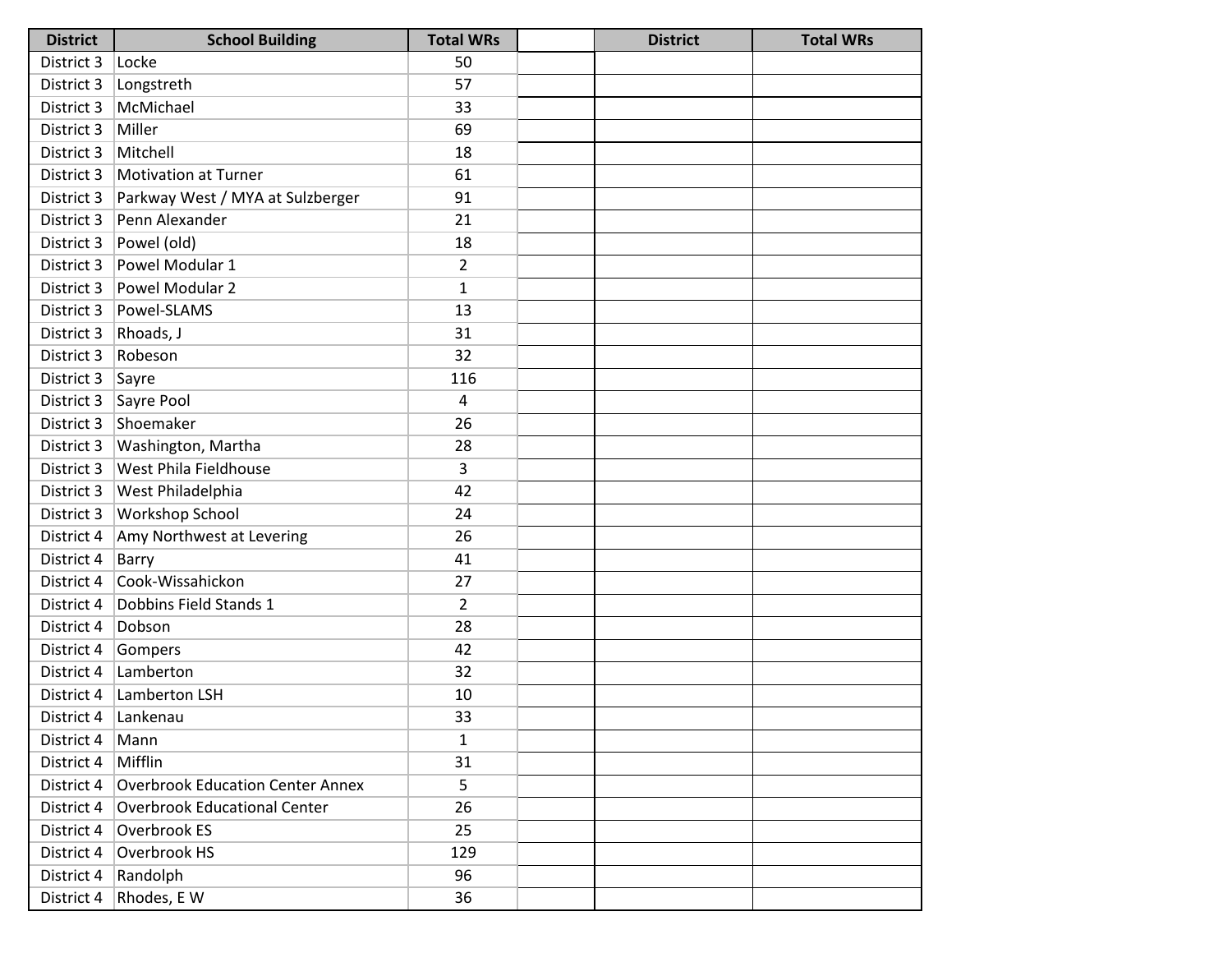| <b>District</b> | <b>School Building</b>                | <b>Total WRs</b> | <b>District</b> | <b>Total WRs</b> |
|-----------------|---------------------------------------|------------------|-----------------|------------------|
| District 4      | Roxborough                            | 70               |                 |                  |
| District 4      | Roxborough Fieldhouse 1               | 10               |                 |                  |
| District 4      | Saul (Agricultural Building)          | 8                |                 |                  |
| District 4      | Saul (Main Building)                  | 41               |                 |                  |
| District 4      | Saul Farm (Hay Barn)                  | $\overline{2}$   |                 |                  |
| District 4      | Saul Farm (Horse Barn)                | 4                |                 |                  |
| District 4      | Saul Farm (Meat Lab)                  | $\mathbf{1}$     |                 |                  |
| District 4      | Saul Farm House                       | 7                |                 |                  |
|                 | District 4 School of the Future       | 37               |                 |                  |
|                 | District 4 Shawmont                   | 51               |                 |                  |
|                 | District 4   SLA at Beeber            | 82               |                 |                  |
| District 5      | Adaire                                | 14               |                 |                  |
| District 5      | Allen, Ethel                          | 46               |                 |                  |
| District 5      | <b>Bache-Martin</b>                   | 38               |                 |                  |
| District 5      | Bethune                               | 51               |                 |                  |
| District 5      | Blaine                                | 26               |                 |                  |
| District 5      | <b>Bodine</b>                         | 42               |                 |                  |
| District 5      | Boone                                 | 50               |                 |                  |
| District 5      | Carver                                | 75               |                 |                  |
| District 5      | Clymer                                | 9                |                 |                  |
| District 5      | <b>Dick</b>                           | 30               |                 |                  |
| District 5      | <b>Dobbins</b>                        | 62               |                 |                  |
| District 5      | Douglass, F                           | 5                |                 |                  |
| District 5      | <b>Duckrey</b>                        | 21               |                 |                  |
| District 5      | Dunbar                                | 68               |                 |                  |
| District 5      | <b>Education Center</b>               | 11               |                 |                  |
| District 5      | Elverson                              | 49               |                 |                  |
| District 5      | FitzSimons                            | 3                |                 |                  |
| District 5      | Franklin HS                           | 51               |                 |                  |
|                 | District 5   Franklin Learning Center | 81               |                 |                  |
| District 5      | Garage (Broad St)                     | 36               |                 |                  |
| District 5      | Gideon                                | 59               |                 |                  |
| District 5      | Hartranft                             | 63               |                 |                  |
| District 5      | Hartranft Community Pool              | $\mathbf{1}$     |                 |                  |
| District 5      | Hill, LP                              | 16               |                 |                  |
| District 5      | Kearny                                | 60               |                 |                  |
| District 5      | Kelley, William                       | 27               |                 |                  |
| District 5      | Ludlow                                | 31               |                 |                  |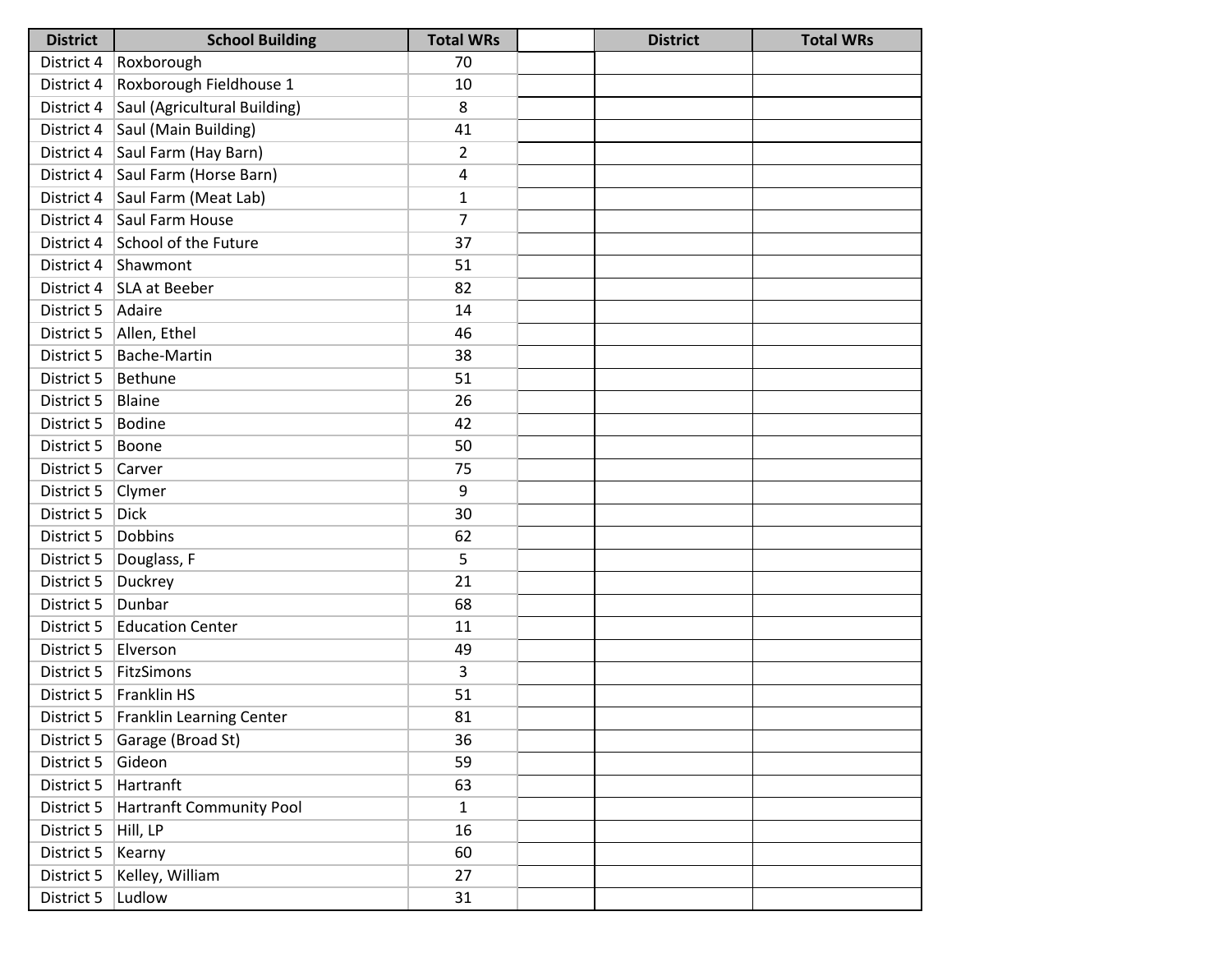| <b>District</b>      | <b>School Building</b>          | <b>Total WRs</b> | <b>District</b> | <b>Total WRs</b> |
|----------------------|---------------------------------|------------------|-----------------|------------------|
| District 5           | Ludlow Community                | 6                |                 |                  |
| District 5           | Martin (Bache-Martin)           | 17               |                 |                  |
| District 5           | Masterman                       | 59               |                 |                  |
| District 5           | Meade                           | 60               |                 |                  |
| District 5           | Morris                          | 31               |                 |                  |
| District 5           | Parkway CC at Stoddart-Fleisher | 91               |                 |                  |
| District 5           | Penn Treaty                     | 125              |                 |                  |
| District 5           | Pratt                           | 31               |                 |                  |
| District 5           | Science Leadership              | 1                |                 |                  |
| District 5           | Spring Garden                   | 48               |                 |                  |
| District 5           | <b>Strawberry Mansion</b>       | 54               |                 |                  |
| District 5           | Trinidad                        | 8                |                 |                  |
| District 5           | U School at Ferguson            | 62               |                 |                  |
| District 5           | Waring                          | 30               |                 |                  |
| District 5           | Wright                          | 36               |                 |                  |
| District 6           | Allen, Ethan                    | 29               |                 |                  |
| District 6           | Amy at James Martin             | 47               |                 |                  |
| District 6           | Bridesburg                      | 16               |                 |                  |
| District 6           | <b>Bridesburg Annex</b>         | 49               |                 |                  |
| District 6           | Brown, J H                      | 53               |                 |                  |
| District 6           | Disston                         | 39               |                 |                  |
| District 6           | Disston Portable 1              | 4                |                 |                  |
| District 6   Forrest |                                 | 128              |                 |                  |
| District 6           | Forrest Modular                 | 5                |                 |                  |
| District 6           | Forrest PEC                     | 34               |                 |                  |
| District 6           | Holme                           | 40               |                 |                  |
| District 6           | Holme Modular 1                 | 3                |                 |                  |
| District 6           | Holme Modular 2                 | $\mathbf{1}$     |                 |                  |
| District 6           | Lawton                          | 19               |                 |                  |
| District 6           | Lincoln                         | 66               |                 |                  |
| District 6           | Lincoln Field Stands 3          | 1                |                 |                  |
| District 6           | Lincoln Fieldhouse              | 5                |                 |                  |
| District 6           | Lincoln Pool                    | 43               |                 |                  |
| District 6           | Mayfair                         | 104              |                 |                  |
| District 6           | Meehan                          | 68               |                 |                  |
| District 6           | Pollock                         | 26               |                 |                  |
| District 6           | Pollock Modular                 | $\overline{2}$   |                 |                  |
| District 6           | Propel                          | $\mathbf{1}$     |                 |                  |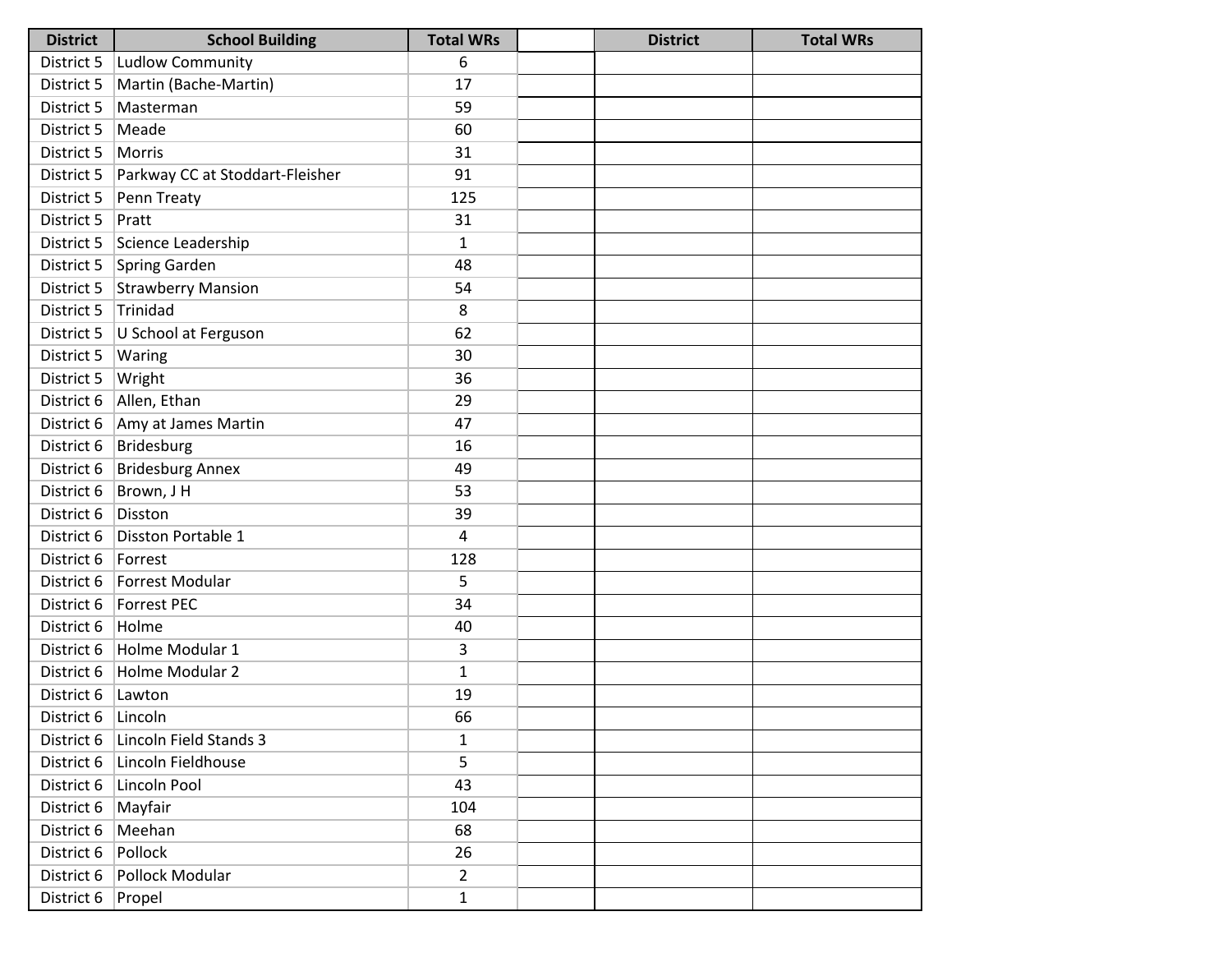| <b>District</b>     | <b>School Building</b>           | <b>Total WRs</b> | <b>District</b> | <b>Total WRs</b> |
|---------------------|----------------------------------|------------------|-----------------|------------------|
|                     | District 6 Solis-Cohen (new)     | 5                |                 |                  |
| District 6          | Solis-Cohen PEC                  | $\overline{7}$   |                 |                  |
| District 6 Sullivan |                                  | 83               |                 |                  |
|                     | District 7   Alt Ed Center (CEP) | 58               |                 |                  |
| District 7          | Barton                           | 29               |                 |                  |
| District 7          | Cayuga                           | 30               |                 |                  |
| District 7          | Clemente                         | 54               |                 |                  |
| District 7          | Conwell                          | 43               |                 |                  |
| District 7          | Cramp                            | 23               |                 |                  |
| District 7          | DeBurgos                         | 58               |                 |                  |
| District 7          | Edison                           | 167              |                 |                  |
| District 7          | Edmunds, H                       | 3                |                 |                  |
| District 7          | Elkin                            | 16               |                 |                  |
| District 7          | <b>Elkin LSH</b>                 | 13               |                 |                  |
| District 7          | Feltonville                      | 60               |                 |                  |
| District 7          | Feltonville Arts                 | 62               |                 |                  |
| District 7          | Feltonville Intermediate         | 40               |                 |                  |
| District 7          | Frankford                        | 114              |                 |                  |
| District 7          | Frankford Fieldhouse 1           | 23               |                 |                  |
| District 7          | Harding                          | 75               |                 |                  |
| District 7          | Hopkinson                        | 75               |                 |                  |
| District 7          | <b>Hopkinson LSH</b>             | 9                |                 |                  |
| District 7          | Hopkinson Modular                | $\overline{7}$   |                 |                  |
| District 7          | Hunter                           | 29               |                 |                  |
| District 7          | Juniata Academy                  | 23               |                 |                  |
| District 7          | <b>Kensington CAPA</b>           | 68               |                 |                  |
| District 7          | Marshall, J                      | 27               |                 |                  |
| District 7          | Marshall, J Portable 1           | $\mathbf{1}$     |                 |                  |
| District 7          | McClure                          | 34               |                 |                  |
| District 7          | McKinley                         | 44               |                 |                  |
| District 7          | Moffet                           | 15               |                 |                  |
| District 7          | <b>Munoz Marin</b>               | 29               |                 |                  |
| District 7          | Olney ES Annex (St Ambrose)      | 6                |                 |                  |
| District 7          | Potter-Thomas                    | 39               |                 |                  |
| District 7          | Rivera                           | 51               |                 |                  |
| District 7          | Sheppard                         | 10               |                 |                  |
| District 7          | Sheridan                         | 12               |                 |                  |
| District 7          | Smedley                          | 4                |                 |                  |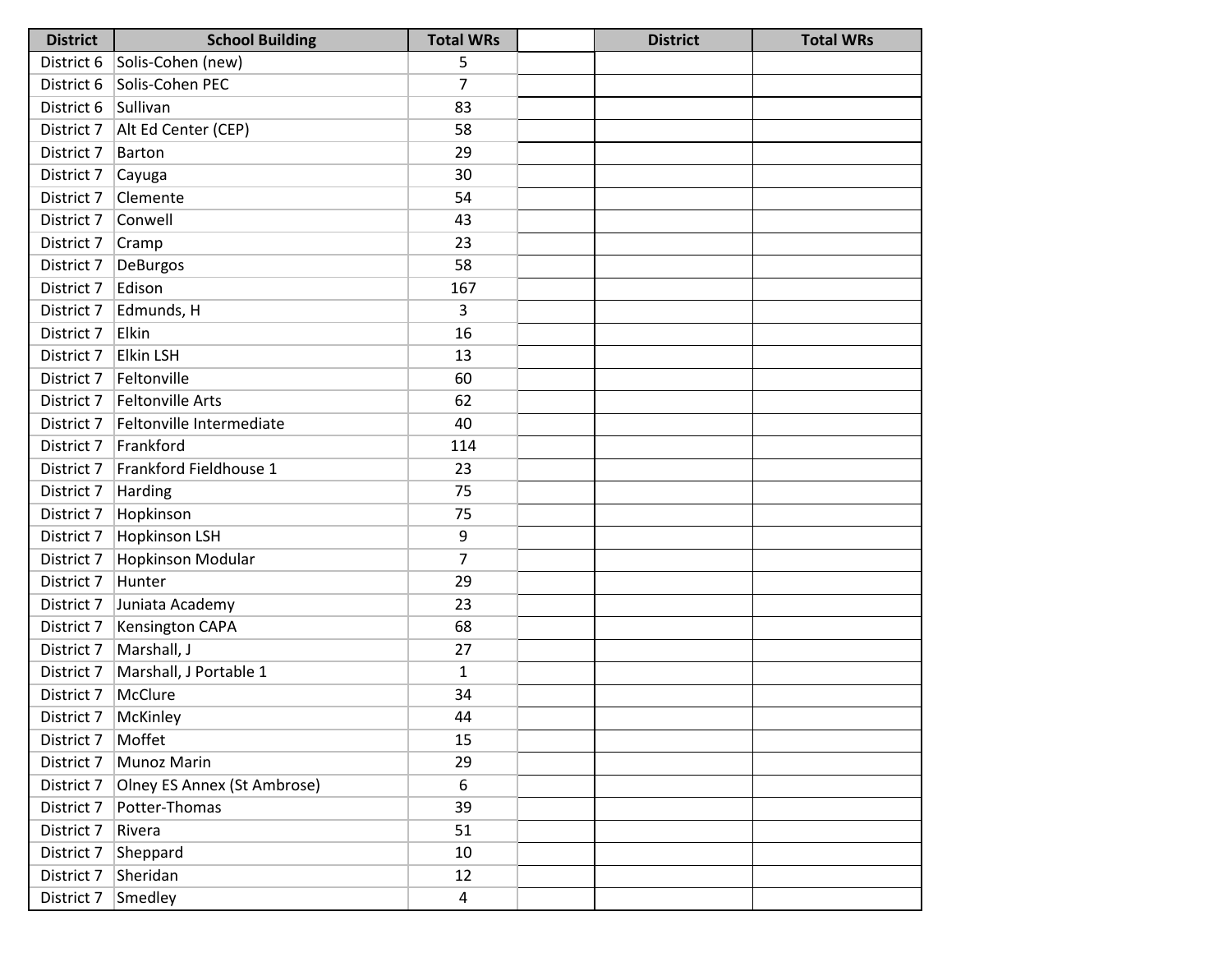| <b>District</b>     | <b>School Building</b>           | <b>Total WRs</b> | <b>District</b> | <b>Total WRs</b> |
|---------------------|----------------------------------|------------------|-----------------|------------------|
| District 7 Spruance |                                  | 56               |                 |                  |
| District 7          | Spruance LSH                     | 6                |                 |                  |
| District 7          | Stearne                          | 53               |                 |                  |
| District 7          | Stetson                          | $\overline{4}$   |                 |                  |
| District 7          | Taylor                           | 57               |                 |                  |
| District 7          | Taylor Annex (Our Lady Pompeii)  | 28               |                 |                  |
| District 7          | Welsh                            | 19               |                 |                  |
| District 7          | Willard                          | 31               |                 |                  |
| District 7          | Ziegler                          | 48               |                 |                  |
| District 8          | <b>Birney</b>                    | 4                |                 |                  |
| District 8          | Central                          | 98               |                 |                  |
| District 8          | Central Fieldhouse               | 6                |                 |                  |
| District 8          | Cooke                            | 29               |                 |                  |
| District 8          | Day                              | 26               |                 |                  |
| District 8          | Day LSH                          | 8                |                 |                  |
| District 8          | Emlen                            | 53               |                 |                  |
| District 8          | Emlen Modular                    | 3                |                 |                  |
| District 8          | Fitler                           | 42               |                 |                  |
| District 8          | Garage (Widener)                 | $\overline{2}$   |                 |                  |
| District 8          | Girls                            | 20               |                 |                  |
| District 8          | <b>Gratz Automotive</b>          | 4                |                 |                  |
| District 8          | Henry                            | 24               |                 |                  |
| District 8          | Henry (Portable)                 | $\overline{2}$   |                 |                  |
| District 8          | Hill-Freedman at Leeds           | 26               |                 |                  |
| District 8          | Houston                          | 39               |                 |                  |
| District 8          | Jenks, John                      | 29               |                 |                  |
| District 8          | Kelly, John                      | 25               |                 |                  |
| District 8          | Kenderton                        | 38               |                 |                  |
| District 8          | King                             | 60               |                 |                  |
|                     | District 8   King Field Stands 1 | $\overline{2}$   |                 |                  |
| District 8          | Lingelbach                       | 19               |                 |                  |
| District 8          | Logan                            | 32               |                 |                  |
| District 8          | Marshall, T                      | 33               |                 |                  |
| District 8          | Morrison                         | 42               |                 |                  |
| District 8          | Pastorius                        | $\mathbf 1$      |                 |                  |
| District 8          | Peirce, TM                       | $\mathbf{1}$     |                 |                  |
| District 8          | Pennell                          | 47               |                 |                  |
| District 8          | Pennell Modular                  | $\mathbf{1}$     |                 |                  |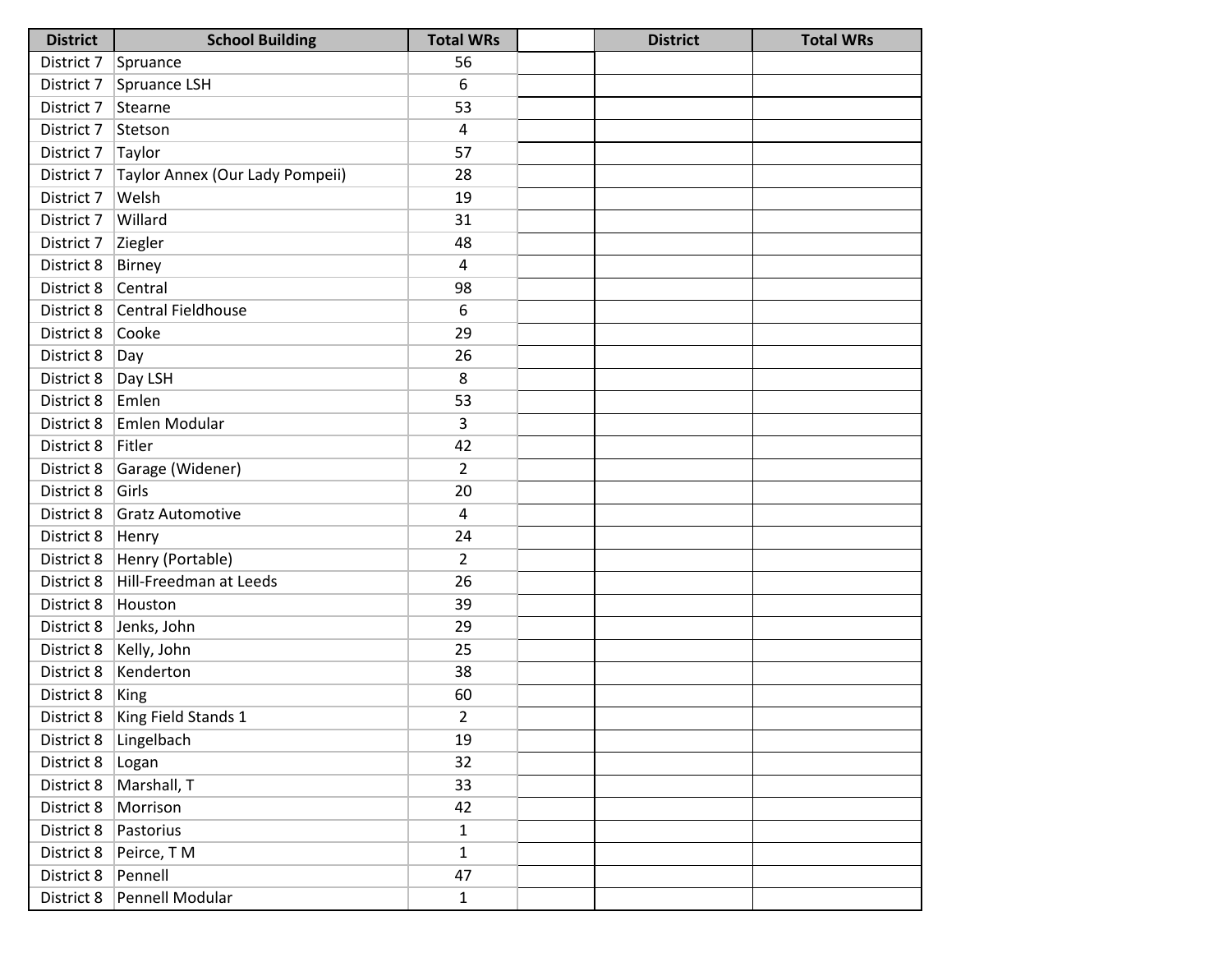| <b>District</b>     | <b>School Building</b>       | <b>Total WRs</b> | <b>District</b> | <b>Total WRs</b> |
|---------------------|------------------------------|------------------|-----------------|------------------|
| District 8          | Pickett                      | $\overline{2}$   |                 |                  |
| District 8          | <b>Prince Hall</b>           | 52               |                 |                  |
| District 8          | Roosevelt                    | 57               |                 |                  |
| District 8          | Steel                        | 57               |                 |                  |
| District 8          | Wagner                       | 98               |                 |                  |
| District 8          | Widener                      | 63               |                 |                  |
| District 8          | <b>Widener Barn</b>          | $\mathbf{1}$     |                 |                  |
| District 8          | Wister                       | $\overline{2}$   |                 |                  |
| District 9          | Building 21 at Kinsey        | 27               |                 |                  |
| District 9          | Carnell                      | 24               |                 |                  |
| District 9          | Carnell LSH                  | 5                |                 |                  |
| District 9          | Creighton                    | 12               |                 |                  |
| District 9          | Edmonds, F                   | 32               |                 |                  |
| District 9          | Ellwood                      | 24               |                 |                  |
| District 9          | Fels                         | 50               |                 |                  |
| District 9          | Finletter                    | 37               |                 |                  |
| District 9          | <b>Finletter LSH</b>         | 32               |                 |                  |
| District 9          | Franklin ES                  | 53               |                 |                  |
| District 9          | Germantown Fieldhouse        | 22               |                 |                  |
| District 9          | Howe                         | 37               |                 |                  |
| District 9          | Lowell                       | 25               |                 |                  |
| District 9          | McCloskey                    | 37               |                 |                  |
| District 9          | McCloskey Modular            | $\mathbf{1}$     |                 |                  |
| District 9          | Moore                        | 18               |                 |                  |
| District 9          | Moore Modular                | $\mathbf{1}$     |                 |                  |
| District 9          | Moore PEC                    | 15               |                 |                  |
| District 9          | Olney ES                     | 34               |                 |                  |
| District 9          | Olney ES Annex (413 E Tabor) | 5                |                 |                  |
| District 9          | Olney ES Annex (St. James)   | $\overline{2}$   |                 |                  |
| District 9          | Olney ES Portable 1          | $\mathbf{1}$     |                 |                  |
| District 9          | Olney ES Portable 4          | $\overline{2}$   |                 |                  |
| District 9          | Olney HS                     | 17               |                 |                  |
| District 9          | Parkway NW at Hill-Freedman  | 31               |                 |                  |
| District 9          | Pennypacker                  | 38               |                 |                  |
| District 9          | Rowen                        | 15               |                 |                  |
| District 9          | Washington, Grover           | 55               |                 |                  |
| District 9          | Wilson, W                    | 41               |                 |                  |
| District 10   Baldi |                              | 50               |                 |                  |